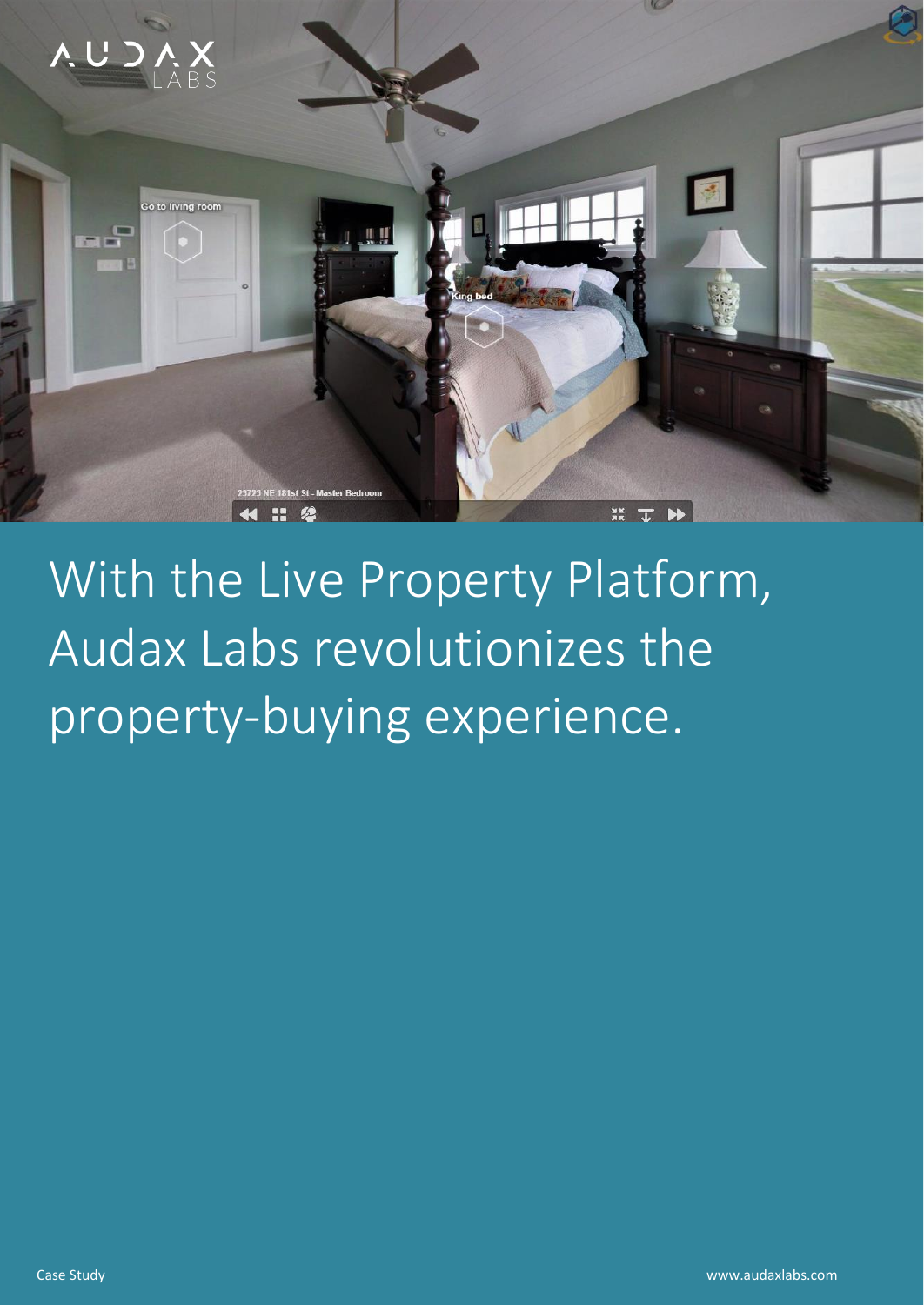

## *A Virtual Reality-based solution by Audax Labs transforms real-estate transaction experience for all involved parties*

## **Case Overview**

Virtual Reality (VR) is one of most promising reality technologies today. The level of immersion it offers is unparalleled by any other reality technology. This makes it usable for activities like gaming and shopping. When it comes to shopping, VR can enhance the customer experience of viewing a product. Audax Labs realises this and that's what made it work on an amazing VR-based solution called 360VR Platform. This technology has been used in an Android app called Live Property. But how does 360VR Platform help Live Property in transforming property buying experience?

## **Client Need**

Live Property is the realization of a few pressing needs of the realty sector:

- **Property Display**  How can properties be displayed to users in detail without physically taking them to each location?
- **Property Aggregation** How will the properties be aggregated/classified for easy search by users?
- **Search** How can users search for various properties in a convenient manner?
- **Mobile First** Most users use their smartphones to search for properties. A mobile-first solution was needed with possibility of making it a web-based solution later.
- **Agent-Friendly** How can agents use this solution to cater to users' needs?